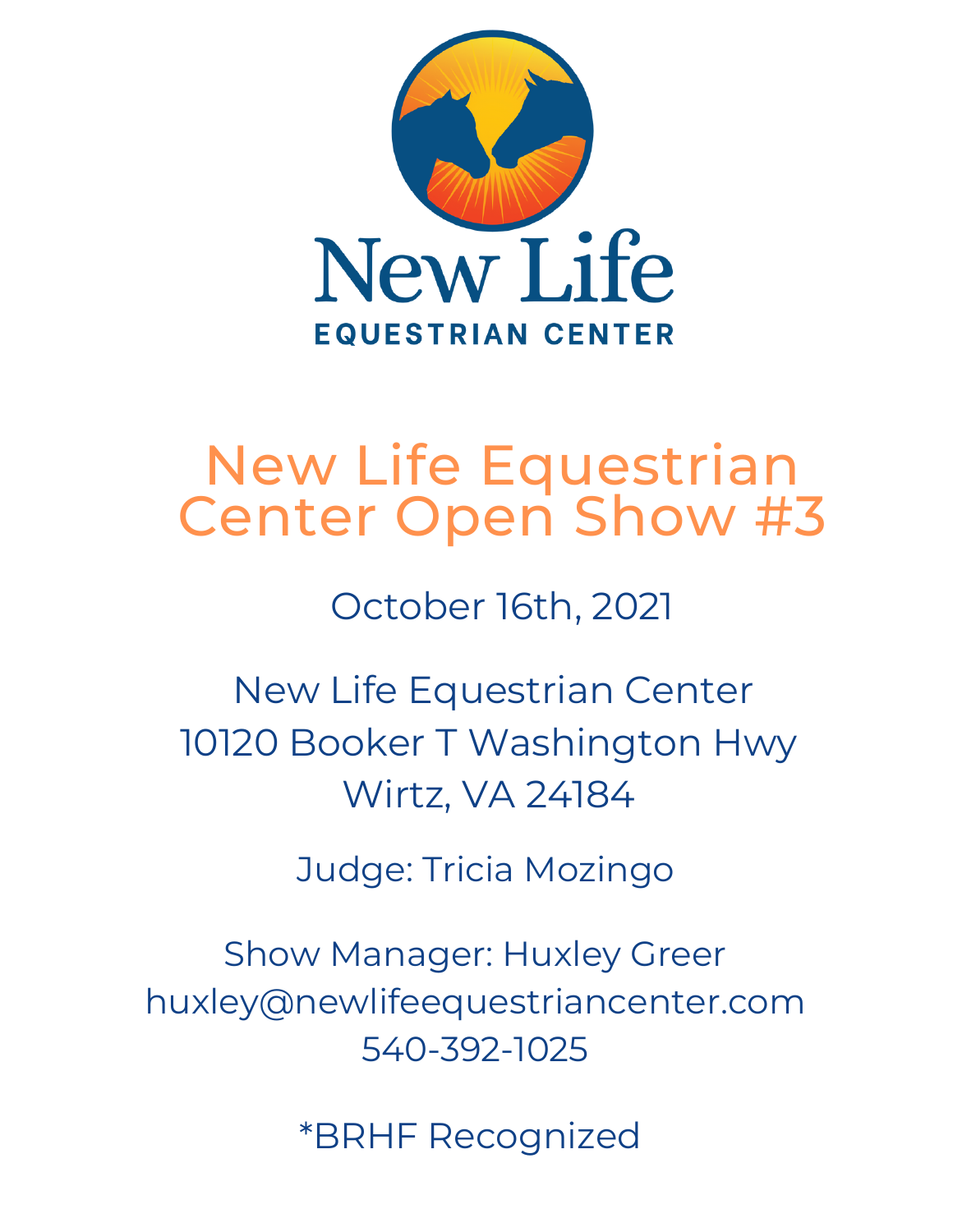

## **Prize List:**

Registration opens at 8:00am, classes start at 9:00am

- 1. \*Model Hunter 2. \*Model English 3. \*Model Ranch 4. \*Model Western 5. Model Mini 6. \*Youth Showmanship 7. \*Adult Showmanship 8.\*Leadline 9. \* Adult English Pleasure - walk/trot 10. \*Adult English Pleasure - walk/trot/canter 11. \*Adult English Go As You Please 12. \*Beginner Western Rider - walk/jog 13. \*Beginner Western Rider - walk/jog/lope 14. \*.Beginner Western Rider Go As You Please 15. \*English Equitation - walk/trot 16. \*English Equitation - walk/trot/canter 17. \*Youth English Pleasure - walk/trot 18. \*Youth English Pleasure - walk/trot/canter 19. \*Youth English Go As You Please 20. \*Open Western Pleasure (walk/jog) 21. \*Open Western Pleasure (walk/jog/lope) 22. \*Open Western Pleasure Go As You Please 23.\*Open English Pleasure (walk/trot) 24. \*Open English Pleasure (walk/trot/canter) 25. \* OpenEnglish Pleasure (Go As You Please) 26. Junior Walk Only 27. Junior Walk/Trot 28. Junior Walk/Trot/Canter 29. \*Ranch Riding W/J - Adult 30. \*Ranch Riding W/J/L - Adult 31. Ranch Riding Go As You Please - Adult 32. Open Gaited Western Go As You Please 33. \*Ranch Riding W/J - Youth 34. \*Ranch Riding W/J/L - Youth 35. Ranch Riding Go As You Please - Youth 36. \*Stock Seat Equitation - W/J/L - Adult 37. \*Stock Seat Equitation - W/J/L - Youth
- 38. Ranch Trail Class W/J/L Youth 39. Ranch Trail Class W/J/L - Adult 40. \*In Hand Trail 41. Miniature In Hand Trail 42. \*Adult Hunter Pleasure - Walk/Trot 43 \*Adult Hunter Pleasure - Walk/Trot/Canter 44 .\* Adult Hunter Pleasure Hack - two 2' fences 45. \*Youth Hunter Pleasure (12 yrs & under) - walk/trot 46. \*Youth Hunter Pleasure (12 yrs & under) walk/trot/canter 47. \*Youth Hunter Pleasure Hack (12 yrs & under) - two 2' fences 48. \*Youth Hunter Pleasure (13 - 17 yrs) - walk/trot 49. \*Youth Hunter Pleasure (13 - 17 yrs) - walk/trot/canter 50. \*Youth Hunter Pleasure Hack (13 - 17 yrs) - two 2' fences 51. \*Beginner Hunter Horse/Pony - walk/trot 52. \*Beginner Hunter Horse/Pony - walk/trot/canter 53. \*Beginner Hunter Horse/Pony over 18" crossrails 54. Costume Class Leadline 55. Costume Class Youth 56. Costume Class Adult 57. \*Egg and Spoon 58. \*Ride a Buck 59. \*Junior Speed Barrel 60. \*Youth Speed Barrel 61. \*Adult Speed Barrel 62.. \*Junior Clover Leaf Barrels 63. \*Youth Clover Leaf Barrels 64. \*Adult Clover Leaf Barrels 65. Leadline Pole Bending 66. \*Junior Pole Bending 67. \*Youth Pole Bending 68. \*Adult Pole Bending 69. Junior Stakes Race 70. Youth Stakes Race 71. Adult Stakes Race \*BRHF Sanctioned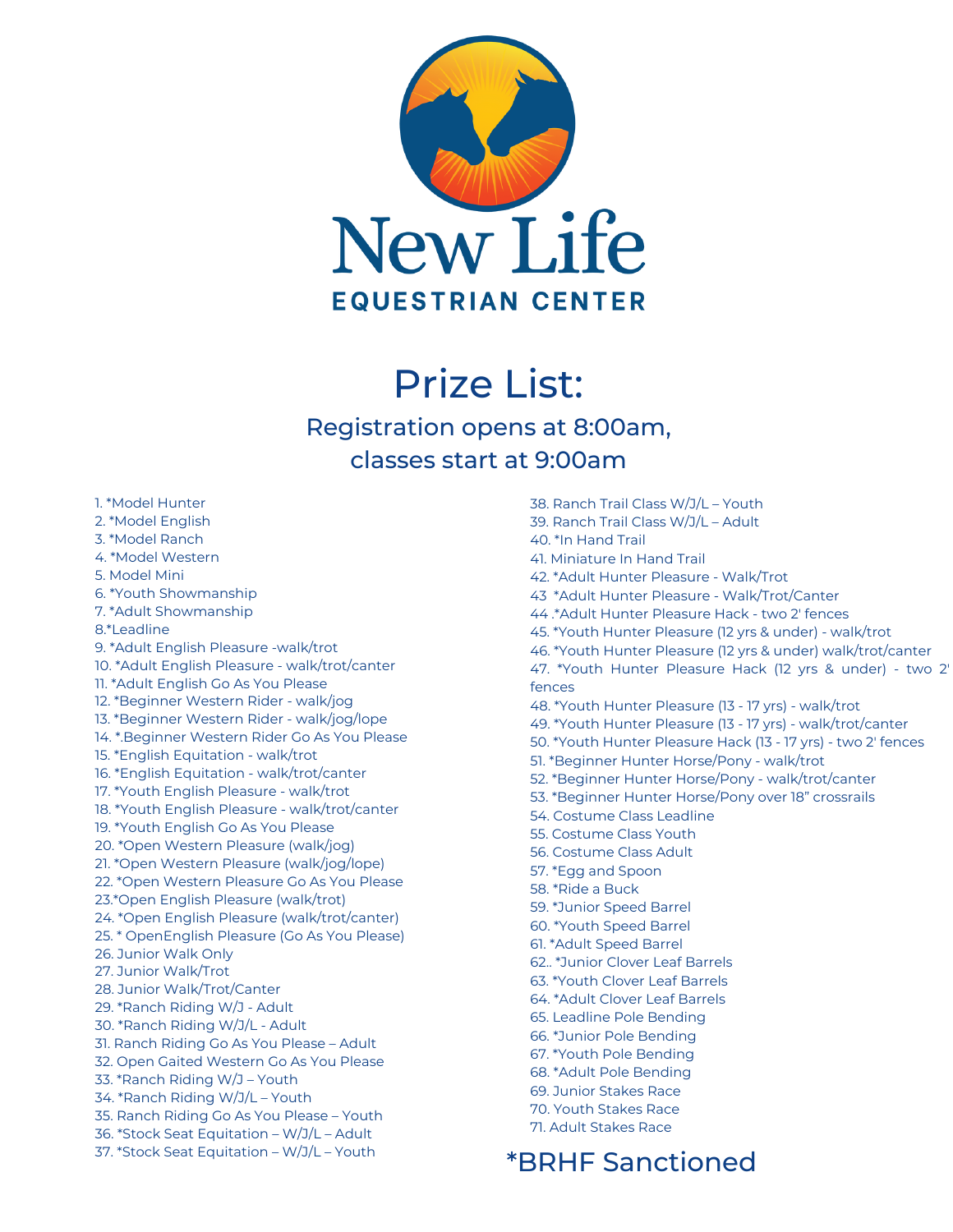

#### SHOW RULES

- 1. Entry fee \$10.00 per class
- 2.A negative coggins test within 12 months must be presented for all horses entering the property
- Show management reserves the right to cancel, 3. combine, or add classes.
- All dogs MUST be on a leash at all times. 4.
- All riders under 18 years of age MUST wear an 5. ASTM approved helmet at all times while mounted.
- 6. No smoking on the premises.
- 7. New Life Equestrian Center, BRHF, nor any of their personnel will be held responsible for any loss or injury that may occur to a rider, horse, or guest.
- All participants will be required to sign a New Life 8. Equestrian Center waiver of liability.
- 9. Non boarders will not be allowed inside barn.